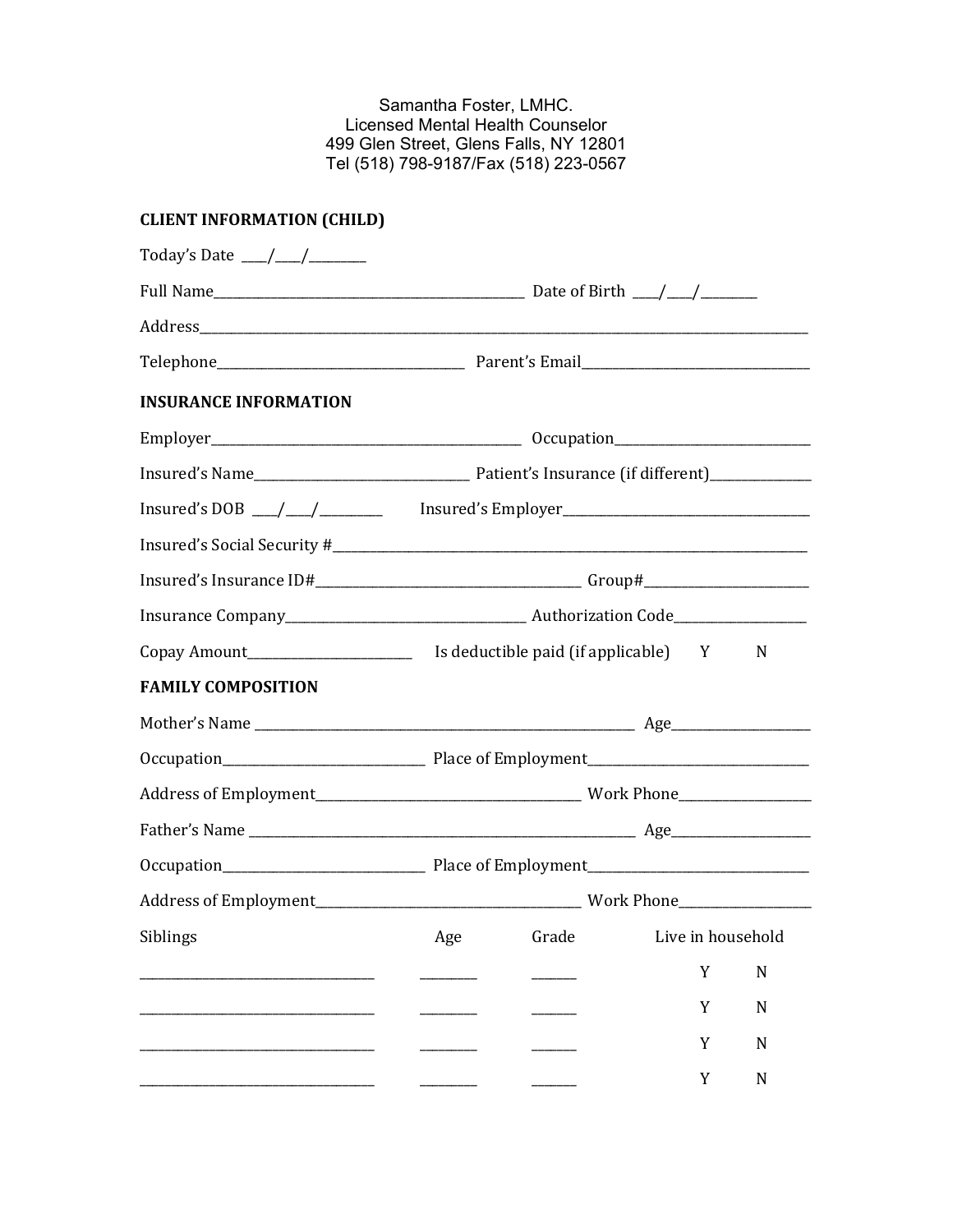### **PSYCHOLOGICAL SERVICES**

Psychotherapy is not easily described in general statements. It varies depending on the personalities of the therapist and patient and the particular problems you are experiencing. There are many different methods that may be used to deal with the problems that you hope to address. Psychotherapy is not like a medical doctor visit. Instead, it calls for a very active effort on your part.

Psychotherapy can have benefits and risks. Since therapy often involves discussing unpleasant parts of one's life, your child may temporarily experience uncomfortable feelings like sadness, guilt, anger, frustration, loneliness, and helplessness. On the other hand, psychotherapy has been shown to have many benefits. Therapy often leads to better relationships, solutions to specific problems, and significant reductions in feelings of distress. There are no guarantees of what your child will experience.

Therapy session sometimes involve a large commitment of time, money, and energy so you should be very thoughtful about the therapist you select. Our first few sessions will involve an evaluation of your child's needs and requests so that I can offer impressions and formulate a treatment plan if you decide to continue therapy. You should evaluate this information along with your own opinions of whether you and your child feel comfortable working with me.

### **CHILD THERAPY CONTRACT**

- If you decide to terminate treatment, I have the option of having a few closing sessions with your child to properly end the treatment relationship.
- You are waiving your right to access to your child's treatment records.
- I will inform you if your child does not attend treatment sessions.
- Periodically throughout treatment and at the end of treatment, I will provide you with a summary that includes a general description of goals, progress, and potential areas that may require intervention in the future.
- If necessary to protect the life of your child or another person, I have the option of disclosing information to you without your child's consent.
- You agree that my role is limited to providing treatment and that you will not involve me in any legal dispute, especially a dispute concerning custody or custody arrangements (visitation, etc.)
- You also agree to instruct your attorneys not to subpoena me or to refer in any court filing to anything I have said or done.
- If there is a court appointed evaluator, and if appropriate releases are signed and a court order is provided, I will provide general information about the child which will not include recommendations concerning custody or custody arrangements.
- $\bullet$  If, for any reason, I am required to appear as a witness, the party responsible for my participation agrees to reimburse me at the rate of \$250.00 per hour for time spent traveling, preparing reports, testifying, being in attendance, and any other court-related costs.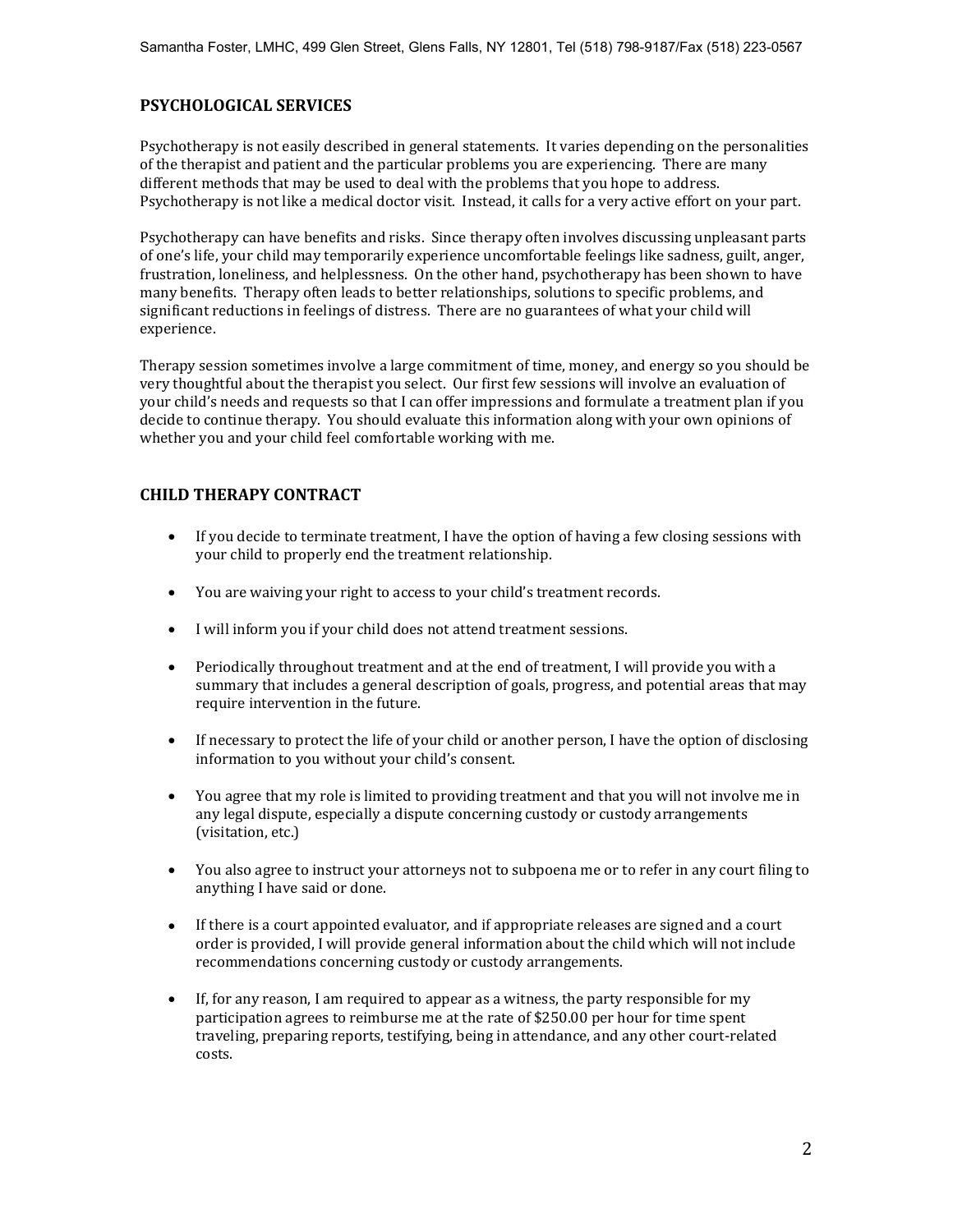### **OFFICE POLICIES AND PROCEDURES**

- 1. Therapy sessions are approximately 45 minutes with a charge of \$60.00 per session. Payment is due in full at the time of the appointment for non-insured patients.
- 2. Proof of insurance is required at time of initial appointment. It is the patient's responsibility to inform office staff of any changes in insurance coverage and billing information in order that we may file as a courtesy to you.
- 3. All deductibles, co-pays and non-covered services are due at the time of service unless payment arrangements have been made in advance. I accept cash and personal checks.
- 4. In the case that your insurance company denies payment of any claim we file on your behalf we will bill you the denied amount. Payment will be due at your next appointment.
- 5. Scheduled appointments are commitments. Please make every effort to be on time. If you are late, time will be lost from your session. If you miss an appointment and fail to notify the office at least 24 hours in advance, you will be charged a missed appointment fee of \$60.00 which will be billed to you with payment expected within 15 days of the billing date.
- 6. All records and communications about the patient will be treated confidentially with applicable state and federal laws. These laws may oblige me to report suspected abuse or neglect, domestic violence, and those who pose a danger to themselves or others. Managed care requires that you waive your rights to keep your psychotherapy confidential. They require treatment reports which request information about why you are using your outpatient mental health benefit. They will not authorize and therefore will not pay for sessions without this information

#### **INFORMED CONSENT FOR TREATMENT**

|                                                                                       | have read and understand the above |
|---------------------------------------------------------------------------------------|------------------------------------|
| contract and policies and agree to its terms and give informed consent for treatment. |                                    |

\_\_\_\_\_\_\_\_\_\_\_\_\_\_\_\_\_\_\_\_\_\_\_\_\_\_\_\_\_\_\_\_\_\_\_\_\_\_\_\_\_\_\_\_\_\_\_\_\_\_\_\_\_\_\_\_\_\_ \_\_\_\_\_\_\_\_\_\_\_\_\_\_\_\_\_\_\_\_\_\_\_\_\_\_\_\_\_\_\_\_\_

\_\_\_\_\_\_\_\_\_\_\_\_\_\_\_\_\_\_\_\_\_\_\_\_\_\_\_\_\_\_\_\_\_\_\_\_\_\_\_\_\_\_\_\_\_\_\_\_\_\_\_\_\_\_\_\_\_\_\_ \_\_\_\_\_\_\_\_\_\_\_\_\_\_\_\_\_\_\_\_\_\_\_\_\_\_\_\_\_\_\_\_

Signature of Patient or Guardian Date

Signature of Child if 12 or older Date

### **REASON(S) FOR SEEKING AN APPOINTMENT**

Brief statement about the problem for which you are seeking help.

Why do you think the problem exists? What was going on when the problem first started?

Have you sought help before with this problem? When, where, how, results?

Is your child currently working with another behavioral health practitioner?

Y (Name ) N

Has your child worked with another therapist in the past?

Y (Name\_\_\_\_\_\_\_\_\_\_\_\_\_\_\_\_\_\_\_\_\_\_\_\_\_\_\_\_\_\_\_\_\_\_\_\_\_\_\_\_ Dates\_\_\_\_\_\_\_\_\_\_\_\_\_\_\_\_\_\_\_\_\_\_\_\_\_\_\_) N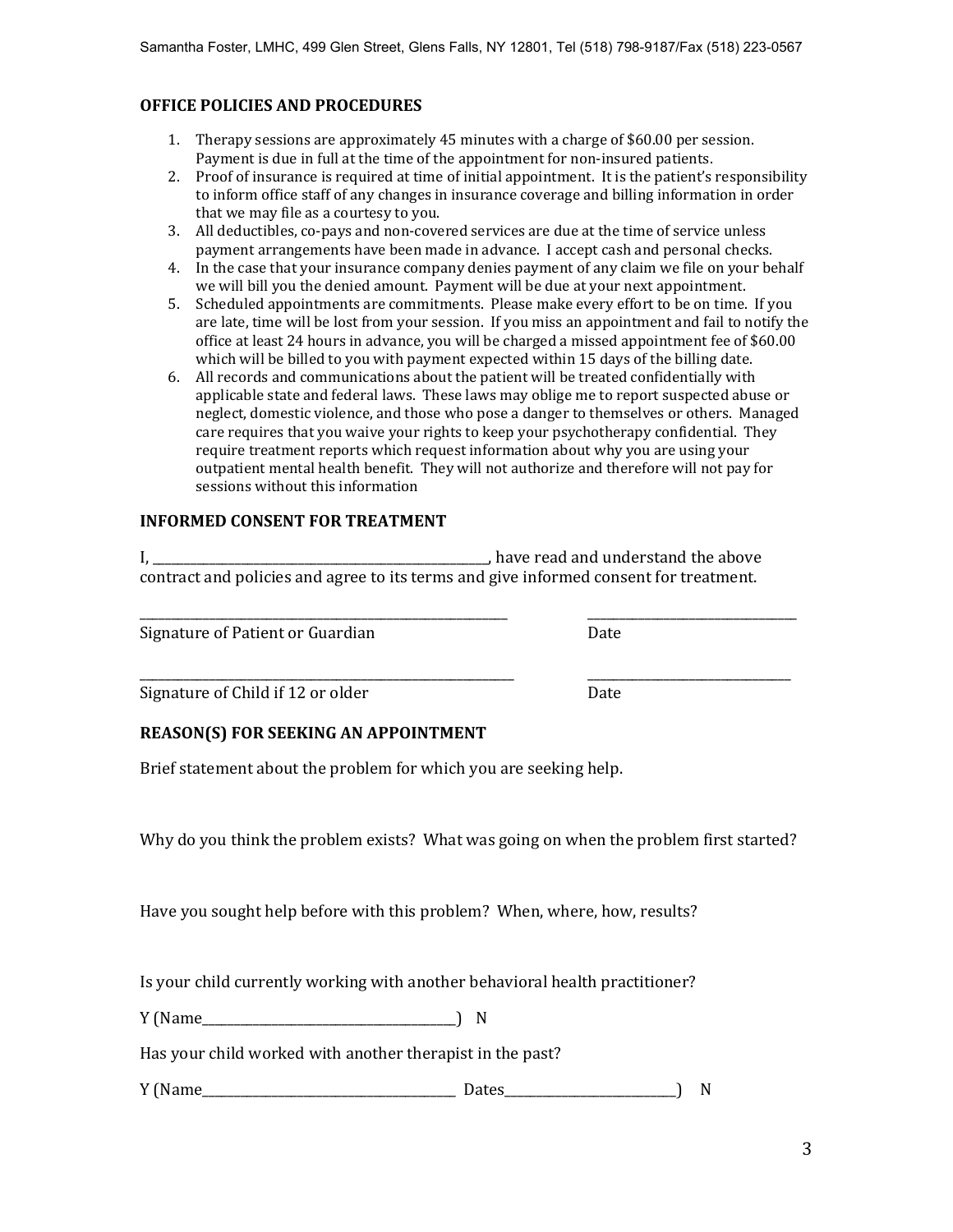#### **MEDICAL INFORMATION**

Primary Care Physician\_\_\_\_\_\_\_\_\_\_\_\_\_\_\_\_\_\_\_\_\_\_\_\_\_\_\_\_\_\_\_\_\_\_\_\_\_\_\_\_\_\_\_ Physician's Address\_\_\_\_\_\_\_\_\_\_\_\_\_\_\_\_\_\_\_\_\_\_\_\_\_\_\_\_\_\_\_\_\_\_\_\_\_\_\_\_\_\_\_\_\_\_\_ Telephone\_\_\_\_\_\_\_\_\_\_\_\_\_\_\_\_\_\_\_\_ Current medical conditions: \_\_\_\_\_\_\_\_\_\_\_\_\_\_\_\_\_\_\_\_\_\_\_\_\_\_\_\_\_\_\_\_\_\_\_\_\_\_\_\_\_\_\_\_\_\_\_\_\_\_\_\_\_\_\_\_\_\_\_\_\_\_\_\_\_\_\_\_\_\_\_\_\_\_\_\_\_\_\_\_\_\_\_\_\_\_\_\_\_\_\_\_\_\_\_\_\_\_\_\_\_\_\_\_\_ \_\_\_\_\_\_\_\_\_\_\_\_\_\_\_\_\_\_\_\_\_\_\_\_\_\_\_\_\_\_\_\_\_\_\_\_\_\_\_\_\_\_\_\_\_\_\_\_\_\_\_\_\_\_\_\_\_\_\_\_\_\_\_\_\_\_\_\_\_\_\_\_\_\_\_\_\_\_\_\_\_\_\_\_\_\_\_\_\_\_\_\_\_\_\_\_\_\_\_\_\_\_\_\_\_ Medications **Dosage** Prescribing Physician \_\_\_\_\_\_\_\_\_\_\_\_\_\_\_\_\_\_\_\_\_\_\_\_\_\_\_\_\_\_ \_\_\_\_\_\_\_\_\_\_\_\_\_\_\_\_\_\_\_\_\_ \_\_\_\_\_\_\_\_\_\_\_\_\_\_\_\_\_\_\_\_\_\_\_\_\_\_\_\_\_\_\_\_\_\_\_\_\_\_\_\_\_\_\_\_ \_\_\_\_\_\_\_\_\_\_\_\_\_\_\_\_\_\_\_\_\_\_\_\_\_\_\_\_\_\_ \_\_\_\_\_\_\_\_\_\_\_\_\_\_\_\_\_\_\_\_\_ \_\_\_\_\_\_\_\_\_\_\_\_\_\_\_\_\_\_\_\_\_\_\_\_\_\_\_\_\_\_\_\_\_\_\_\_\_\_\_\_\_\_\_\_ \_\_\_\_\_\_\_\_\_\_\_\_\_\_\_\_\_\_\_\_\_\_\_\_\_\_\_\_\_\_ \_\_\_\_\_\_\_\_\_\_\_\_\_\_\_\_\_\_\_\_\_ \_\_\_\_\_\_\_\_\_\_\_\_\_\_\_\_\_\_\_\_\_\_\_\_\_\_\_\_\_\_\_\_\_\_\_\_\_\_\_\_\_\_\_\_ \_\_\_\_\_\_\_\_\_\_\_\_\_\_\_\_\_\_\_\_\_\_\_\_\_\_\_\_\_\_ \_\_\_\_\_\_\_\_\_\_\_\_\_\_\_\_\_\_\_\_\_ \_\_\_\_\_\_\_\_\_\_\_\_\_\_\_\_\_\_\_\_\_\_\_\_\_\_\_\_\_\_\_\_\_\_\_\_\_\_\_\_\_\_\_\_ \_\_\_\_\_\_\_\_\_\_\_\_\_\_\_\_\_\_\_\_\_\_\_\_\_\_\_\_\_\_ \_\_\_\_\_\_\_\_\_\_\_\_\_\_\_\_\_\_\_\_\_ \_\_\_\_\_\_\_\_\_\_\_\_\_\_\_\_\_\_\_\_\_\_\_\_\_\_\_\_\_\_\_\_\_\_\_\_\_\_\_\_\_\_\_\_ Do you use: Alcohol Y N Amount\_\_\_\_\_\_\_\_\_\_\_\_\_\_\_\_\_\_\_\_\_\_\_\_\_\_\_\_\_\_\_\_\_\_\_\_\_\_\_\_ Recreational drugs Y N What/amount Tobacco Y N Amount\_\_\_\_\_\_\_\_\_\_\_\_\_\_\_\_\_\_\_\_\_\_\_\_\_\_\_\_\_\_\_\_\_\_\_\_\_\_\_\_ Caffeine Y N Amount Theorem I amount of the Manuscript of the Manuscript of the Manuscript of the Manuscript of  $Y$  M  $\alpha$  Amount  $\alpha$ Do you exercise? The Manual Manual Manual Manual Manual Manual Manual Manual Manual Manual Manual Manual Manua Does your child participate in spiritual practices? Describe.

Does your child have a history of physical or sexual abuse? Y N

Family history of psychological problem (e.g., depression, anxiety, bi-polar disorder) Please describe:

Does your child engage in integrative health practices (e.g., acupuncture, yoga, tai chi, qigong, reiki, Chinese herbal medicine, etc.)?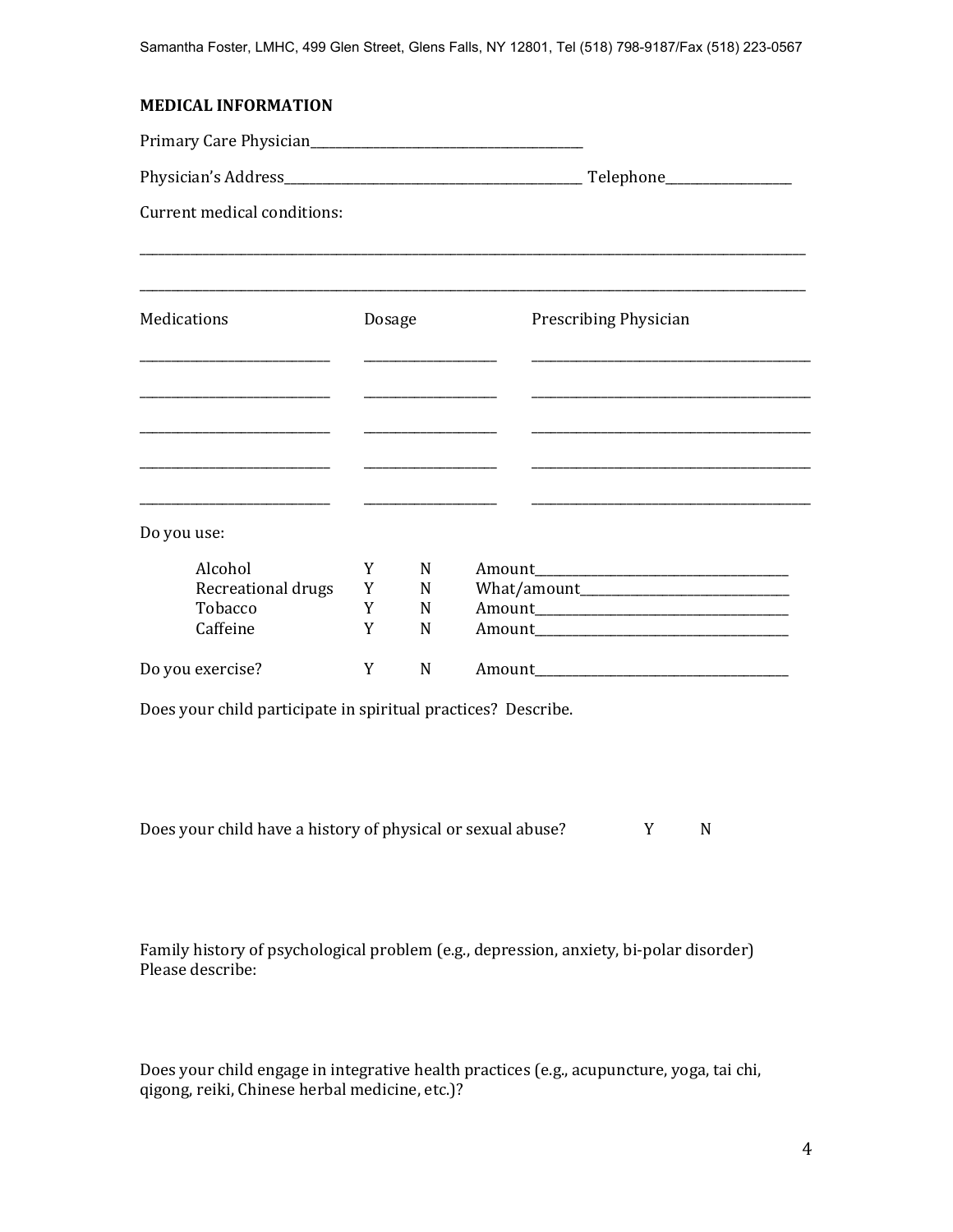### **PATIENT CONTACT AUTHORIZATION**

Occasionally, it is necessary for our office to call to discuss insurance information, coordinate/discuss referral to another physician or practitioner, or schedule/change appointments. As a courtesy, our office calls to remind you of appointments. Please note that sometimes we are unable to make reminder calls and **it is your responsibility to keep track of your appointments.** 

| Telephone number where you want to receive calls________________________________                                                                                                                                                                                                                               |
|----------------------------------------------------------------------------------------------------------------------------------------------------------------------------------------------------------------------------------------------------------------------------------------------------------------|
| Permission to leave a message Y N (if No, please explain)_______________________                                                                                                                                                                                                                               |
| Can confidential messages (i.e., messages to call the office regarding appointments) be left<br>on your answering machine or voicemail?<br>Y N                                                                                                                                                                 |
| May we call you at your place of employment if you cannot be reached at home? Y N                                                                                                                                                                                                                              |
| Would custodial parent need to be notified if non-custodial parent requests information?<br>Y<br>N                                                                                                                                                                                                             |
|                                                                                                                                                                                                                                                                                                                |
| Signature<br>Please circle one: Self / Guardian / Custodial Parent                                                                                                                                                                                                                                             |
| PAYMENT AUTHORIZATION                                                                                                                                                                                                                                                                                          |
| _______________Bill Insurance ______________Self-Pay                                                                                                                                                                                                                                                           |
| I give permission to file with my insurance company<br>Y<br>N                                                                                                                                                                                                                                                  |
| My co-pay for outpatient psychotherapy is \$________. My required deductible is \$_______.                                                                                                                                                                                                                     |
| I authorize payment of insurance benefits to be made directly to the provider of services. I<br>further authorize the provider to release, to my insurance company/companies,<br>information from my records that is necessary for the insurance company/companies to<br>process claims for services provided. |

\_\_\_\_\_\_\_\_\_\_\_\_\_\_\_\_\_\_\_\_\_\_\_\_\_\_\_\_\_\_\_\_\_\_\_\_\_\_\_\_\_\_\_\_\_\_\_\_\_\_\_\_\_\_\_\_\_\_ \_\_\_\_\_\_\_\_\_\_\_\_\_\_\_\_\_\_\_\_\_\_\_\_

Signature of Patient/Guardian Date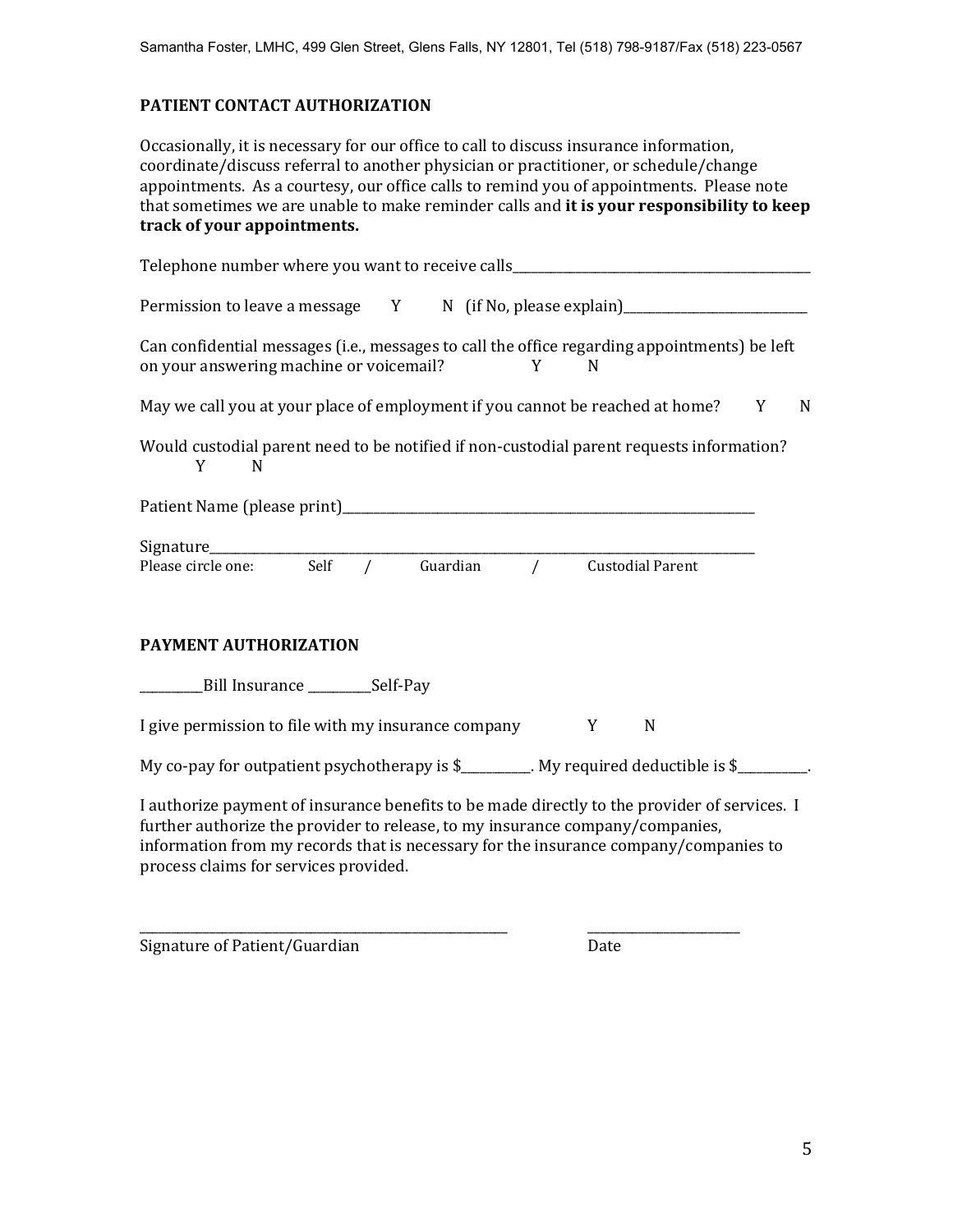Samantha Foster, LMHC, 499 Glen Street, Glens Falls, NY 12801, Tel (518) 798-9187/Fax (518) 223-0567

# **ACKNOWLEDGEMENT OF RECEIPT OF NOTICE OF PRIVACY PRACTICES**

I acknowledge the receipt of the HIPAA Privacy Information found at the end of this packet.

| _                           |     |
|-----------------------------|-----|
| Printed<br>ב עו<br>1111.COM | புப |

Signature

I wish to take the Notice of Privacy Practices (HIPAA) form for my records. Y N

# **PRIVACY OFFICER INFORMATION**

\_\_\_\_\_\_\_\_\_\_\_\_\_\_\_\_\_\_\_\_\_\_\_\_\_\_\_\_\_\_\_\_\_\_\_\_\_\_\_\_\_\_\_\_\_\_\_\_\_\_\_\_\_\_\_\_

The HIPAA Privacy Officer for this office is Daniah Cornell (518-798-9187). The Privacy Officer:

- \* Can answer your questions about privacy practices.
- Can accept any complaints you have about our privacy practices.
- Can give you information on how to file a complaint.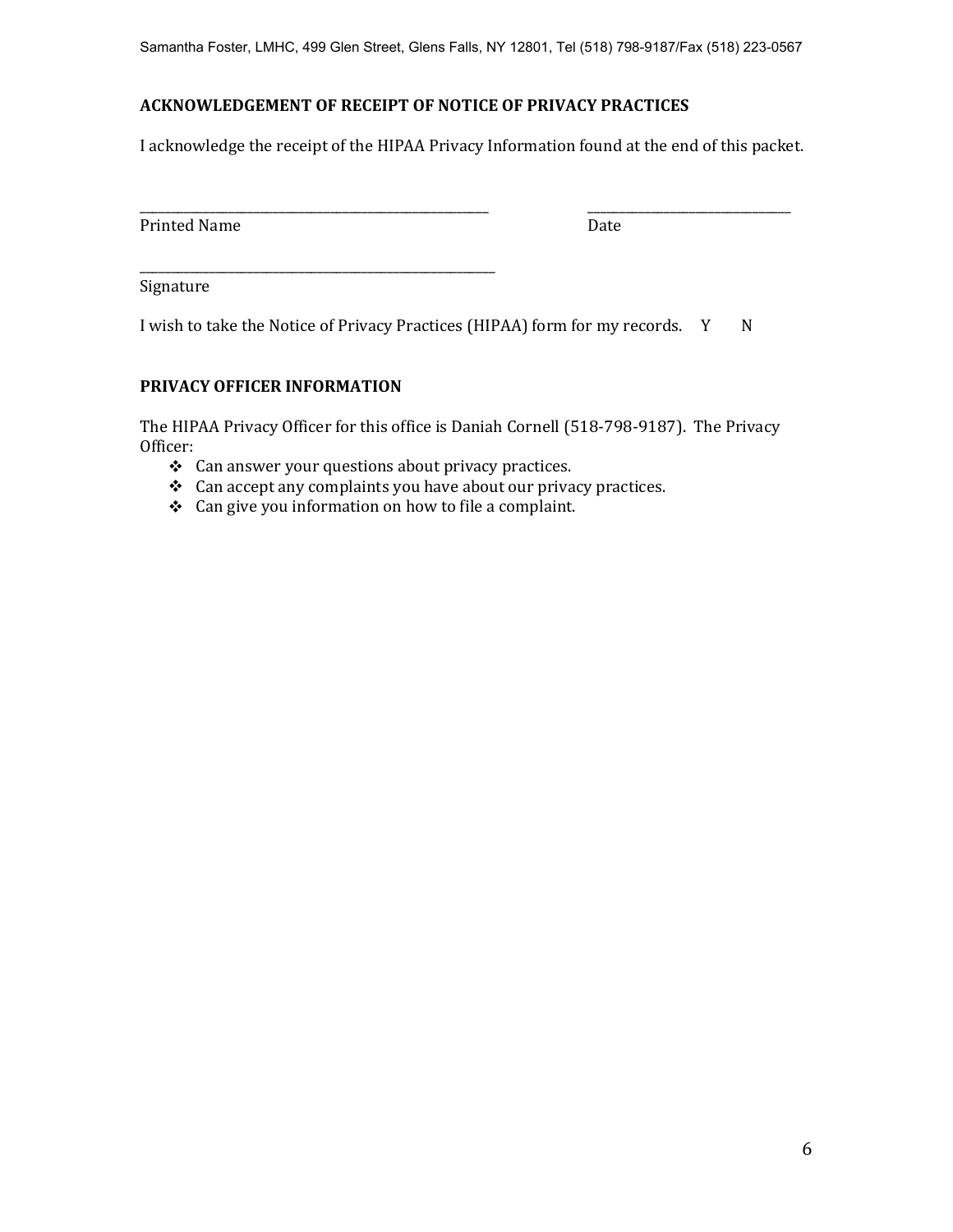# **CONSENT FOR TREATMENT**

I, \_\_\_\_\_\_\_\_\_\_\_\_\_\_\_\_\_\_\_\_\_\_\_\_\_\_\_\_\_\_\_\_, will be receiving psychotherapy services from Samantha Foster, LMHC. These services will be confidential in nature with a few exceptions:

- If there is an allegation of child or elder abuse or neglect it will be necessary for me to share pertinent information with the proper authorities.
- If there is an expressed intention to harm yourself or someone else, pertinent information would be shared with proper authorities to prevent such harm.
- Whenever permission has been granted in writing by you or your parent, as applicable, information may be shared with the identified entity.
- Information may be released to third party payers, such as your insurance company's carve-out payment vendor, for the purposes of receiving payment for services. This information will be limited to the information relevant to receive payment.

In addition, Samantha Foster may consult with other mental health professionals in order to provide the best treatment options.

Samantha Foster can be reached at her office during normal business hours at 499 Glen Street, Glens Falls, NY, (518) 798-9187. Please leave a message with the secretary or on her confidential voicemail system. She will do her best to return phone calls in a timely manner. However, in the event of an emergency, call 911 or go to your nearest emergency room.

You may also consider calling one of the following resources: Child Protective Hotline: 800-635-1522 Hopeline: 800-784-2433 NY Domestic Violence Hotline:800-942-6906 Rape/Sexual Violence Hotline: 800-656-4673 Suicide and Crisis Hotline (Albany): 689-4673

The information contained in this document, limitations to confidentially and contact information has been reviewed. I understand that if I have additional questions or concerns regarding these matters, I will ask that they be addressed.

\_\_\_\_\_\_\_\_\_\_\_\_\_\_\_\_\_\_\_\_\_\_\_\_\_\_\_\_\_\_\_\_\_\_\_\_\_\_\_\_\_\_\_\_\_\_\_\_\_\_\_\_\_\_\_\_\_\_ \_\_\_\_\_\_\_\_\_\_\_\_\_\_\_\_\_\_\_\_\_\_\_\_\_\_\_\_\_\_\_\_

Signature of Patient (12 years of age and older) Date

Signature of Parent/Legal Guardian Date

\_\_\_\_\_\_\_\_\_\_\_\_\_\_\_\_\_\_\_\_\_\_\_\_\_\_\_\_\_\_\_\_\_\_\_\_\_\_\_\_\_\_\_\_\_\_\_\_\_\_\_\_\_\_\_\_\_\_ \_\_\_\_\_\_\_\_\_\_\_\_\_\_\_\_\_\_\_\_\_\_\_\_\_\_\_\_\_\_\_\_

\_\_\_\_\_\_\_\_\_\_\_\_\_\_\_\_\_\_\_\_\_\_\_\_\_\_\_\_\_\_\_\_\_\_\_\_\_\_\_\_\_\_\_\_\_\_\_\_\_\_\_\_\_\_\_\_\_\_ Printed Name of Patient

> Samantha Foster, LMHC Licensed Mental Health Counselor 499 Glen Street Glens Falls, New York 12801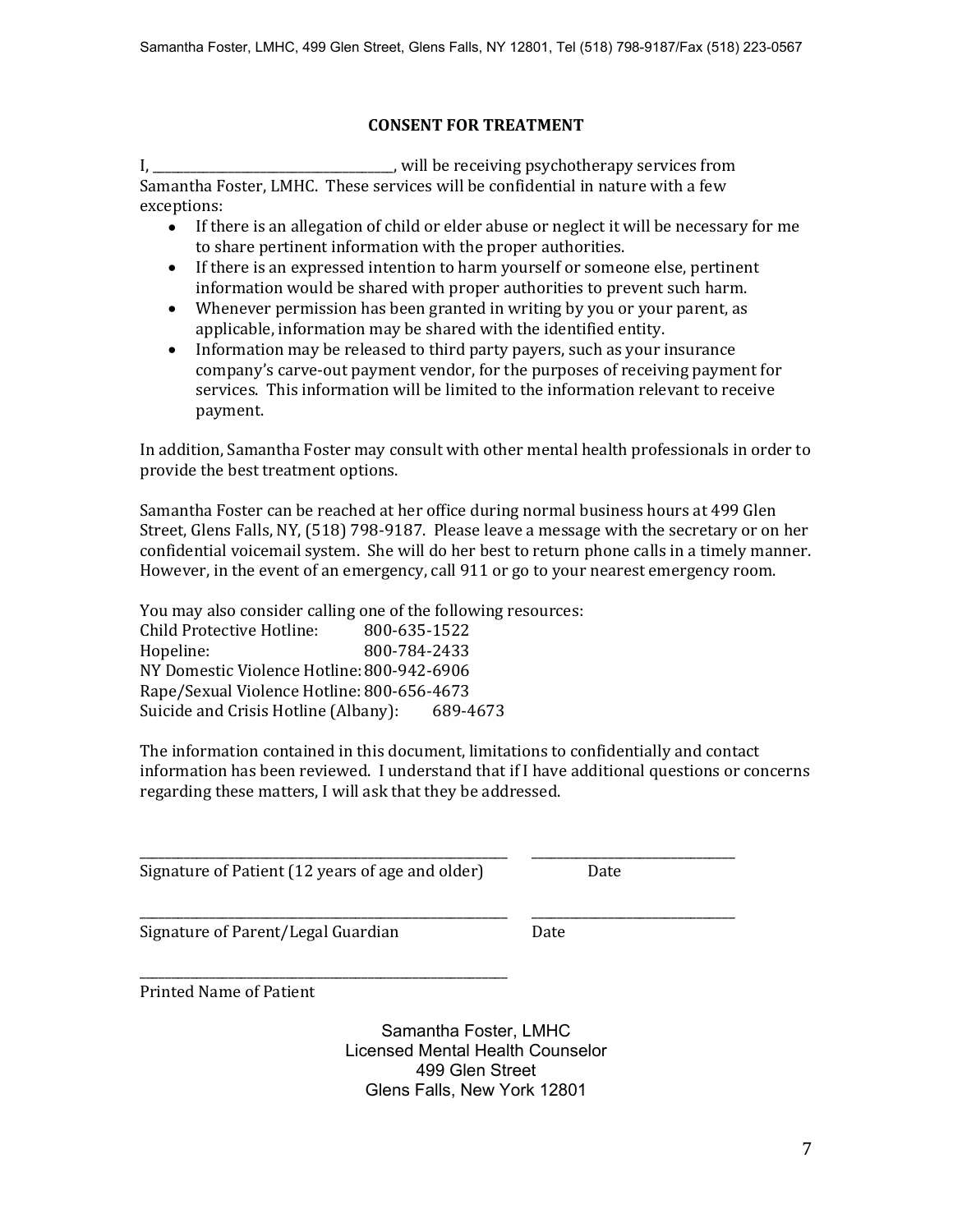Telephone (518) 798-9187/Fax (518) 223-0567

## **RELEASE OF INFORMATION/AUTHORIZATION**

I authorize Samantha Foster, LMHC., to exchange my protected health information or the protected health information of my child (whichever is applicable) to the person(s) designated below (i.e., physician, pediatrician, school official, relative, etc):

| Fax: |  |
|------|--|

( ) I do not wish my primary care physician or my child's pediatrician (whichever is applicable) be contacted.

By signing below, I am authorizing the exchange of information related to my diagnosis, treatment, and progress for the purpose of coordinating treatment.

This authorization will remain in effect for one year from the date below or until treatment is terminated. I understand that I have the right to revoke this authorization, in writing, at any time by sending such written notification to Samantha Foster. However, I understand that my revocation will not be effective to the extent that Samantha Foster has taken action in reliance on the authorization or if my authorization was obtained as a condition of obtaining insurance coverage and the insurer has a legal right to contest a claim.

I understand that information used or disclosed pursuant to this authorization may be subject to redisclosure by the recipient of this information and no longer protected by HIPAA or any other federal or state law.

I understand that Samantha Foster, LMHC. will not condition my treatment on whether I provide an authorization for disclosure except if health care services are provided to me solely for the purpose of creating protected health information for disclosure to a third party.

Signature of Patient/Parent/Guardian Date

# Print Name of Patient **Relationship to Patient NOTICE OF PRIVACY PRACTICES (HIPAA INFORMATION)**

\_\_\_\_\_\_\_\_\_\_\_\_\_\_\_\_\_\_\_\_\_\_\_\_\_\_\_\_\_\_\_\_\_\_\_\_\_\_\_\_\_\_\_\_\_\_\_\_\_\_\_\_\_\_\_\_\_\_ \_\_\_\_\_\_\_\_\_\_\_\_\_\_\_\_\_\_\_\_\_\_\_\_\_\_\_\_\_\_\_\_

\_\_\_\_\_\_\_\_\_\_\_\_\_\_\_\_\_\_\_\_\_\_\_\_\_\_\_\_\_\_\_\_\_\_\_\_\_\_\_\_\_\_\_\_\_\_\_\_\_\_\_\_\_\_\_\_\_ \_\_\_\_\_\_\_\_\_\_\_\_\_\_\_\_\_\_\_\_\_\_\_\_\_\_\_\_\_\_\_\_

THIS NOTICE DESCRIBES HOW MEDICAL INFORMATION ABOUT YOU MAY BE USED AND DISCLOSED AND HOW YOU CAN GET ACCESS TO THIS INFORMATION.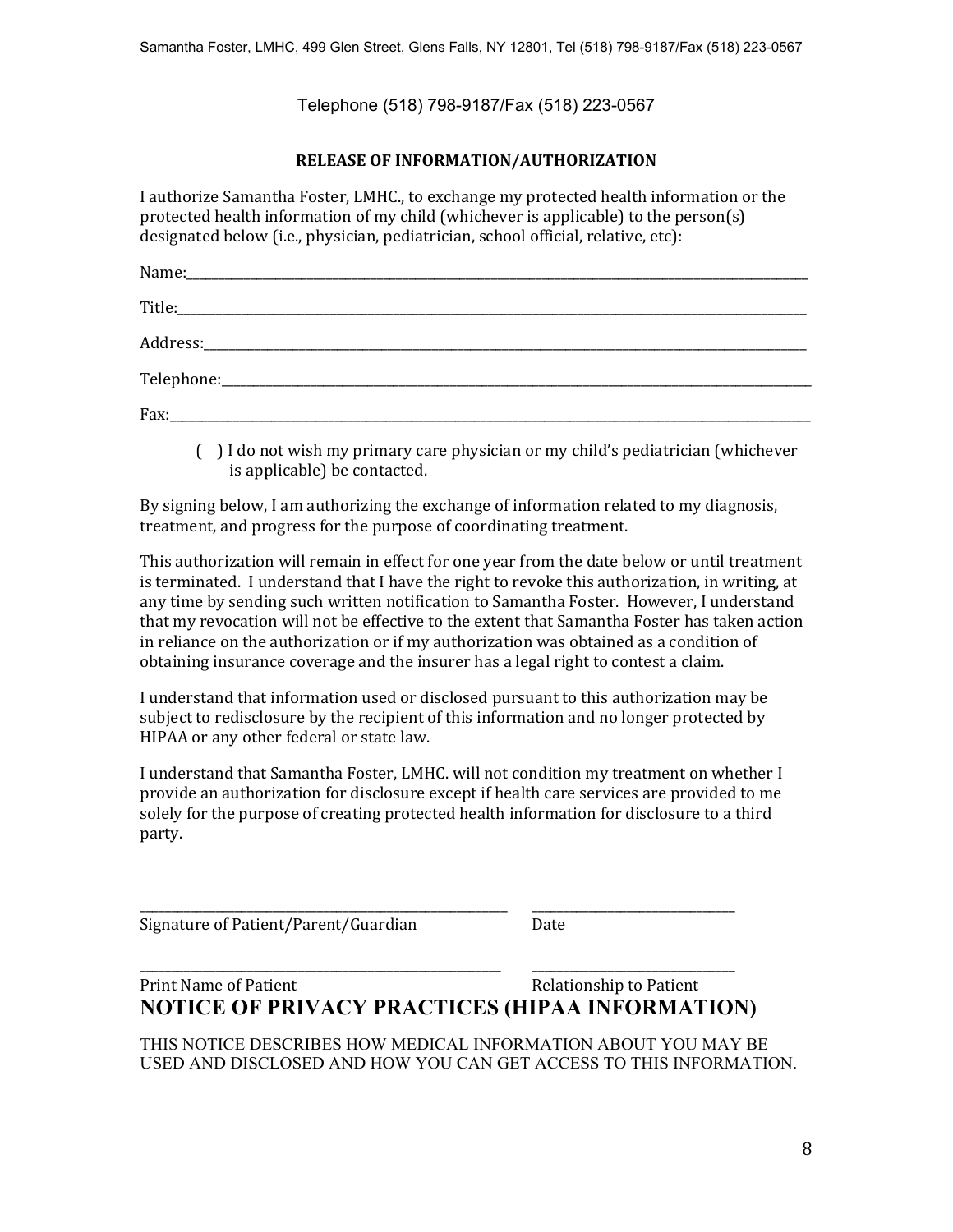## **PLEASE REVIEW THIS NOTICE CAREFULLY.**

**Your health record contains personal information about you and your health. This information about you that may identify you and that relates to your past, present or future physical or mental health or condition and related health care services is referred to as Protected Health Information ("PHI"). This Notice of Privacy Practices describes how I may use and disclose your PHI in accordance with applicable law, including the Health Insurance Portability and Accountability Act ("HIPAA"), regulations promulgated under HIPAA including the HIPAA Privacy and Security Rules, and the** *American Psychological Association (APA) Ethical Principles of Psychologists and Code of Conduct (2010)***. It also describes your rights regarding how you may gain access to and control your PHI.** 

**I am required by law to maintain the privacy of PHI and to provide you with notice of our legal duties and privacy practices with respect to PHI. I am required to abide by the terms of this Notice of Privacy Practices. I reserve the right to change the terms of my Notice of Privacy Practices at any time. Any new Notice of Privacy Practices will be effective for all PHI that I maintain at that time. I will provide you with a copy of the revised Notice of Privacy Practices by posting a copy in my office and on the True North at 499 website**  [www.truenorthat499glen.com](http://www.truenorthat499glen.com)**, sending a copy to you in the mail upon request or providing one to you at your next appointment. The Privacy Officer for True North at 499 Glen is Daniah Cornell (518-798-9187).** 

## **HOW I MAY USE AND DISCLOSE HEALTH INFORMATION ABOUT YOU**

**For Treatment:** With your written consent only, I will use and disclose your protected health information to provide, coordinate, or manage your health care and any related services. For example, your protected health information may be provided to a doctor to whom you have been referred to ensure that the doctor has the necessary information to diagnose or treat you, consultation with clinical supervisors or other treatment team members.

**For Payment:** I may use and disclose PHI so that I can receive payment for the treatment services provided to you. This will only be done with your authorization. Examples of payment-related activities are: making a determination of eligibility or coverage for insurance benefits, processing claims with your insurance company, reviewing services provided to you to determine medical necessity, or undertaking utilization review activities. If it becomes necessary to use collection processes due to lack of payment for services, I will only disclose the minimum amount of PHI necessary for purposes of collection.

**For Health Care Operations:** I may use or disclose, as needed, your PHI in order to support our business activities including, but not limited to, quality assessment activities, employee review activities, licensing, and conducting or arranging for other business activities. For example, I may share your PHI with third parties that perform various business activities (e.g., billing services) provided I have a written contract with the business that requires it to safeguard the privacy of your PHI. For training or teaching purposes PHI will be disclosed only with your authorization.

**Business Associates:** I may share protected health information with third party "business associates" that perform various activities (e.g., billing, transcription services). Whenever an arrangement between myself and a business associate involves the use or disclosure of your protected health information, I will have a written contract from them that contains terms that will protect the privacy of your protected health information.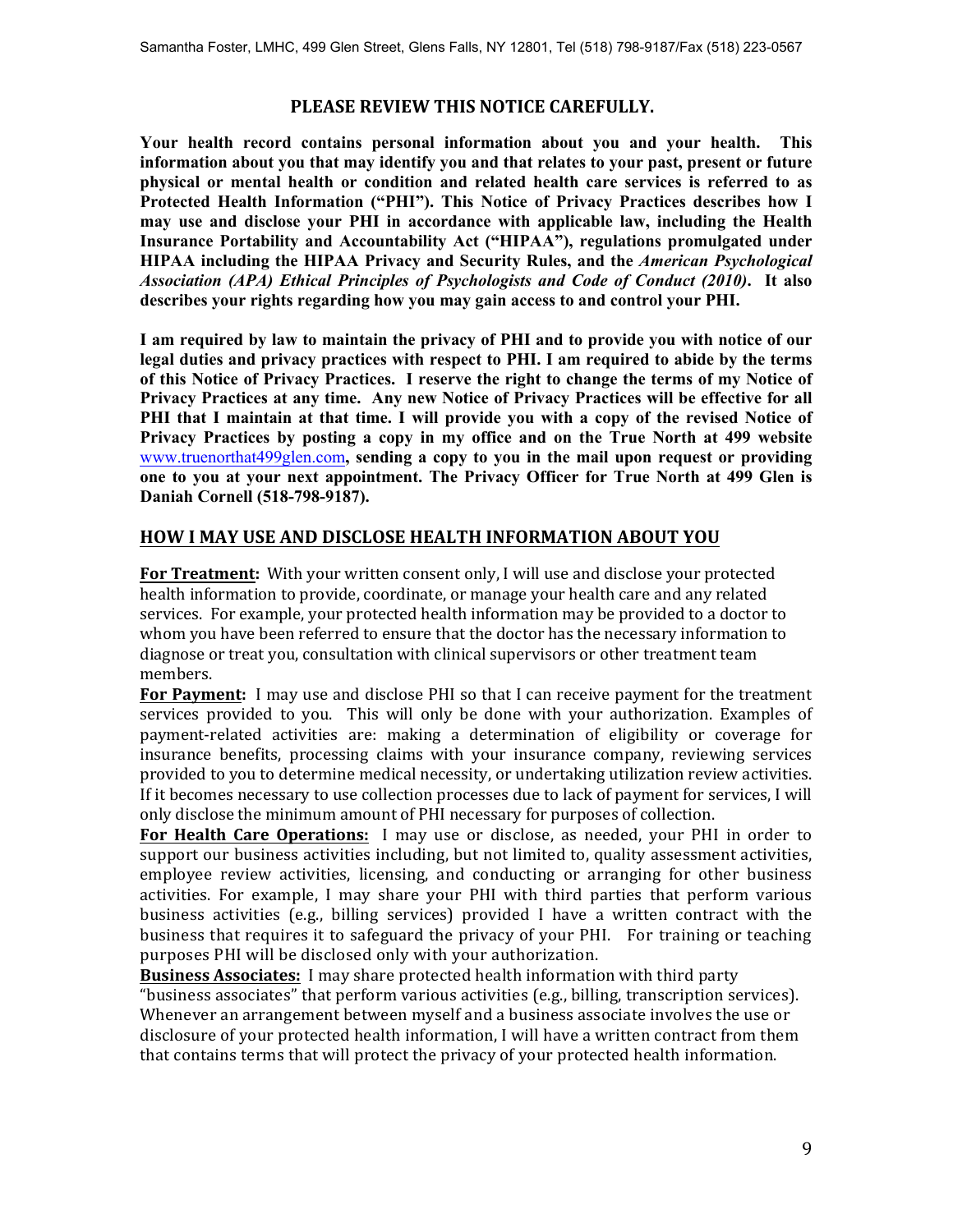**Required by Law:** Under the law, I must disclose your PHI to you upon your request. In addition, I must make disclosures to the Secretary of the Department of Health and Human Services for the purpose of investigating or determining our compliance with the requirements of the Privacy Rule.

**Without Authorization:** Following is a list of the categories of uses and disclosures permitted by HIPAA without an authorization. Applicable law and ethical standards permit us to disclose information about you without your authorization only in a limited number of situations.

As a licensed psychologist in this state, it is my practice to adhere to more stringent privacy requirements for disclosures without an authorization. The following language addresses these categories to the extent consistent with the *APA Ethics Code* and HIPAA.

**Child Abuse or Neglect:** I may disclose your PHI to a state or local agency that is authorized by law to receive reports of child abuse or neglect.

**Judicial and Administrative Proceedings:** I may disclose your PHI pursuant to a subpoena (with your written consent), court order, administrative order or similar process. **Deceased Patients:** I may disclose PHI regarding deceased patients as mandated by state law, or to a family member or friend that was involved in your care or payment for care prior to death, based on your prior consent. A release of information regarding deceased patients may be limited to an executor or administrator of a deceased person's estate or the person identified as next-of-kin. PHI of persons that have been deceased for more than fifty (50) years is not protected under HIPAA.

**Medical Emergencies:** I may use or disclose your PHI in a medical emergency situation to medical personnel only in order to prevent serious harm. Our staff will try to provide you a copy of this notice as soon as reasonably practicable after the resolution of the emergency.

**Family Involvement in Care:** I may disclose information to close family members or friends directly involved in your treatment based on your consent or as necessary to prevent serious harm.

**Health Oversight:** If required, I may disclose PHI to a health oversight agency for activities authorized by law, such as audits, investigations, and inspections. Oversight agencies seeking this information include government agencies and organizations that provide financial assistance to the program (such as third-party payors based on your prior consent) and peer review organizations performing utilization and quality control.

**Law Enforcement:** I may disclose PHI to a law enforcement official as required by law, in compliance with a subpoena (with your written consent), court order, administrative order or similar document, for the purpose of identifying a suspect, material witness or missing person, in connection with the victim of a crime, in connection with a deceased person, in connection with the reporting of a crime in an emergency, or in connection with a crime on the premises.

**Specialized Government Functions:** I may review requests from U.S. military command authorities if you have served as a member of the armed forces, authorized officials for national security and intelligence reasons and to the Department of State for medical suitability determinations, and disclose your PHI based on your written consent, mandatory disclosure laws and the need to prevent serious harm.

**Public Health:** If required, I may use or disclose your PHI for mandatory public health activities to a public health authority authorized by law to collect or receive such information for the purpose of preventing or controlling disease, injury, or disability, or if directed by a public health authority, to a government agency that is collaborating with that public health authority.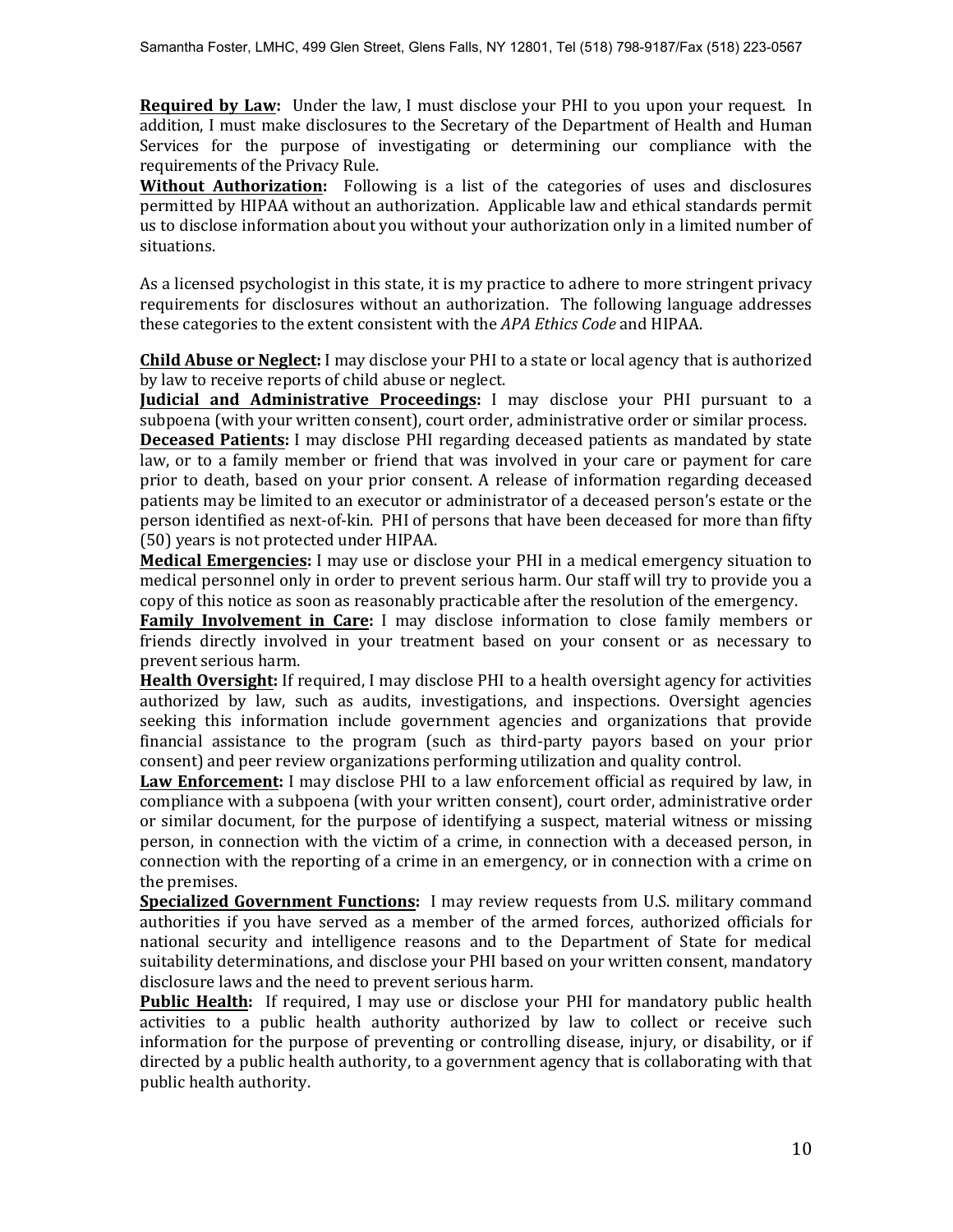**Public Safety:** I may disclose your PHI if necessary to prevent or lessen a serious and imminent threat to the health or safety of a person or the public. If information is disclosed to prevent or lessen a serious threat it will be disclosed to a person or persons reasonably able to prevent or lessen the threat, including the target of the threat.

**Research:** PHI may only be disclosed after a special approval process or with your authorization.

**Marketing:** I may use or disclose certain health information in the course of providing you with information about treatment alternatives, health-related services. For example, I may mail you a brochure about meditation classes or workshops. You may contact me to request that these materials not be sent to you.

**Fundraising:** I may send you fundraising communications at one time or another. You have the right to opt out of such fundraising communications with each solicitation you receive.

**Verbal Permission:** I may also use or disclose your information to family members that are directly involved in your treatment with your verbal permission, only when written permission is not a timely option to ensure your safety.

**With Authorization**: Uses and disclosures not specifically permitted by applicable law will be made only with your written authorization, which may be revoked at any time, except to the extent that I have already made a use or disclosure based upon your authorization. The following uses and disclosures will be made only with your written authorization: (i) most uses and disclosures of psychotherapy notes which are separated from the rest of your medical record; (ii) most uses and disclosures of PHI for marketing purposes, including subsidized treatment communications; (iii) disclosures that constitute a sale of PHI; and (iv) other uses and disclosures not described in this Notice of Privacy Practices.

### **YOUR RIGHTS REGARDING YOUR PHI**

You have the following rights regarding PHI I maintain about you. To exercise any of these rights, please submit your request in writing to me at 499 Glen Street, Glens Falls, NY 12801.

- **Right of Access to Inspect and Copy.** You have the right, which may be restricted only in exceptional circumstances, to inspect and copy PHI that is maintained in a "designated record set". A designated record set contains mental health/medical and billing records and any other records that are used to make decisions about your care. Your right to inspect and copy PHI will be restricted only in those situations where there is compelling evidence that access would cause serious harm to you or if the information is contained in separately maintained psychotherapy notes. I may charge a reasonable, cost-based fee for copies. If your records are maintained electronically, you may also request an electronic copy of your PHI. You may also request that a copy of your PHI be provided to another person.
- x **Right to Amend.** If you feel that the PHI I have about you is incorrect or incomplete, you may ask us to amend the information although I am not required to agree to the amendment. If I deny your request for amendment, you have the right to file a statement of disagreement with us. I may prepare a rebuttal to your statement and will provide you with a copy. Please contact myself and/or administrative staff at True North at 499 Glen if you have any questions.
- Right to an Accounting of Disclosures. You have the right to request an accounting of certain of the disclosures that I make of your PHI. I may charge you a reasonable fee if you request more than one accounting in any 12-month period.